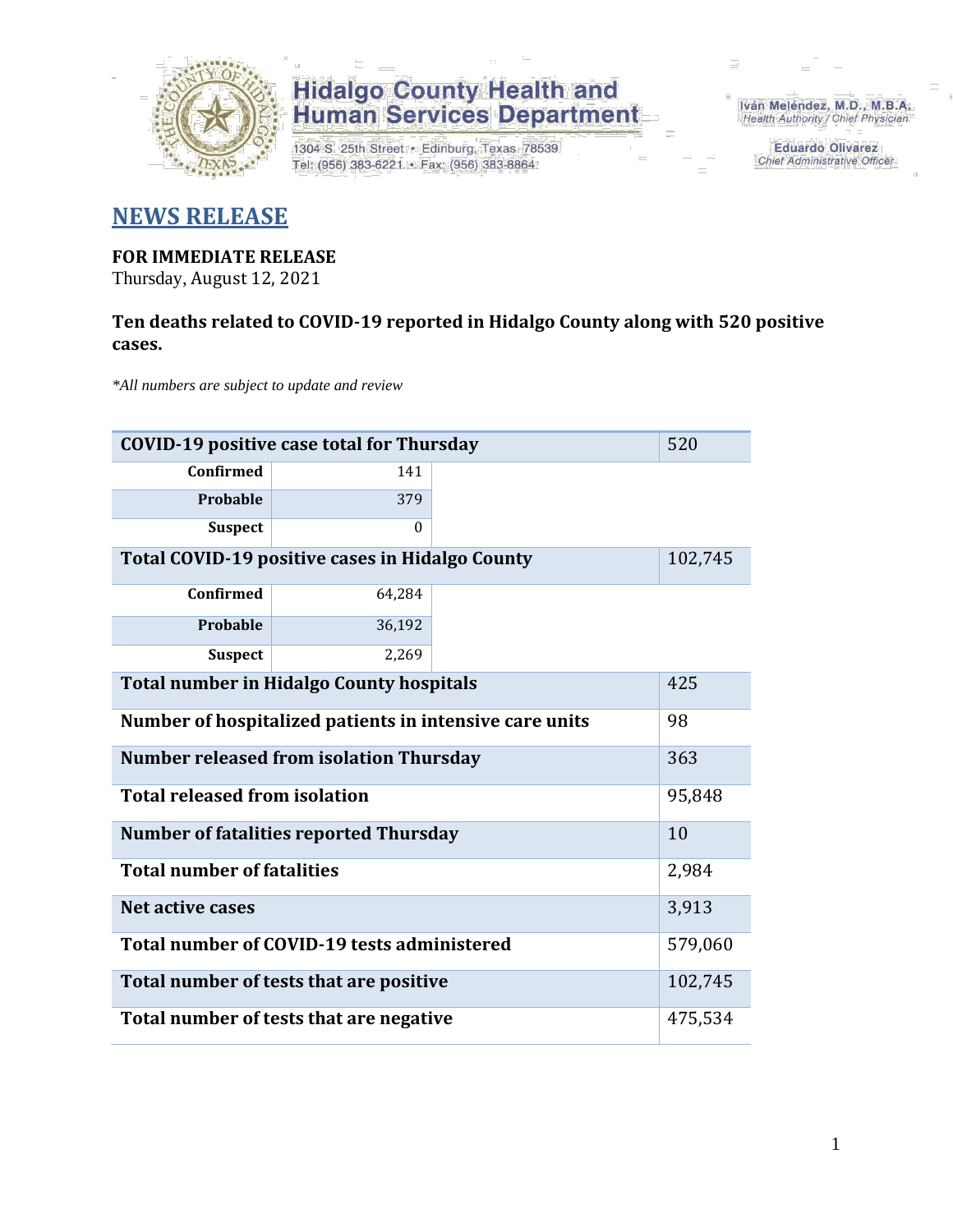

1304 S. 25th Street · Edinburg, Texas 78539 Tel: (956) 383-6221 · Fax: (956) 383-8864

Iván Meléndez, M.D., M.B.A. Health Authority / Chief Physician

> **Eduardo Olivarez Chief Administrative Officer**

*Hidalgo County uses the case status definition provided by the Texas Department of State Health Service's 2020 Epi Case Criteria Guide revised November 2020.*

- *1. Confirmed: A person who has tested positive through a molecular or PCR (oral or nasal swabs) test that looks for the presence of the virus's genetic material.*
- *2. Probable: A person who meets presumptive laboratory evidence through detection of COVID-19 by antigen test in a respiratory specimen.*
- *3. Suspect: A person who meets supported laboratory evidence through detection of specific antibodies in serum, plasma, whole body, and no prior history of being confirmed or probable case.*

*For more information of case status definition for COVID-19, please refer to:*

[https://www.dshs.state.tx.us/IDCU/investigation/epi-case-criteria-guide/2020-Epi-Case-Criteria-](https://www.dshs.state.tx.us/IDCU/investigation/epi-case-criteria-guide/2020-Epi-Case-Criteria-Guide.pdf)[Guide.pdf](https://www.dshs.state.tx.us/IDCU/investigation/epi-case-criteria-guide/2020-Epi-Case-Criteria-Guide.pdf)

#### The deaths include:

|                | <b>Age</b> | Gender | <b>City</b>    |
|----------------|------------|--------|----------------|
| 1              | 40s        | Male   | Alton          |
| $\overline{2}$ | 50s        | Male   | Edinburg       |
| 3              | 60s        | Male   | Edinburg       |
| 4              | $70+$      | Male   | McAllen        |
| 5              | 50s        | Female | <b>Mission</b> |
| 6              | 60s        | Male   | <b>Mission</b> |
| 7              | 60s        | Male   | <b>Mission</b> |
| 8              | 60s        | Male   | <b>Mission</b> |
| 9              | 40s        | Female | Undisclosed    |
| 10             | 70+        | Female | Weslaco        |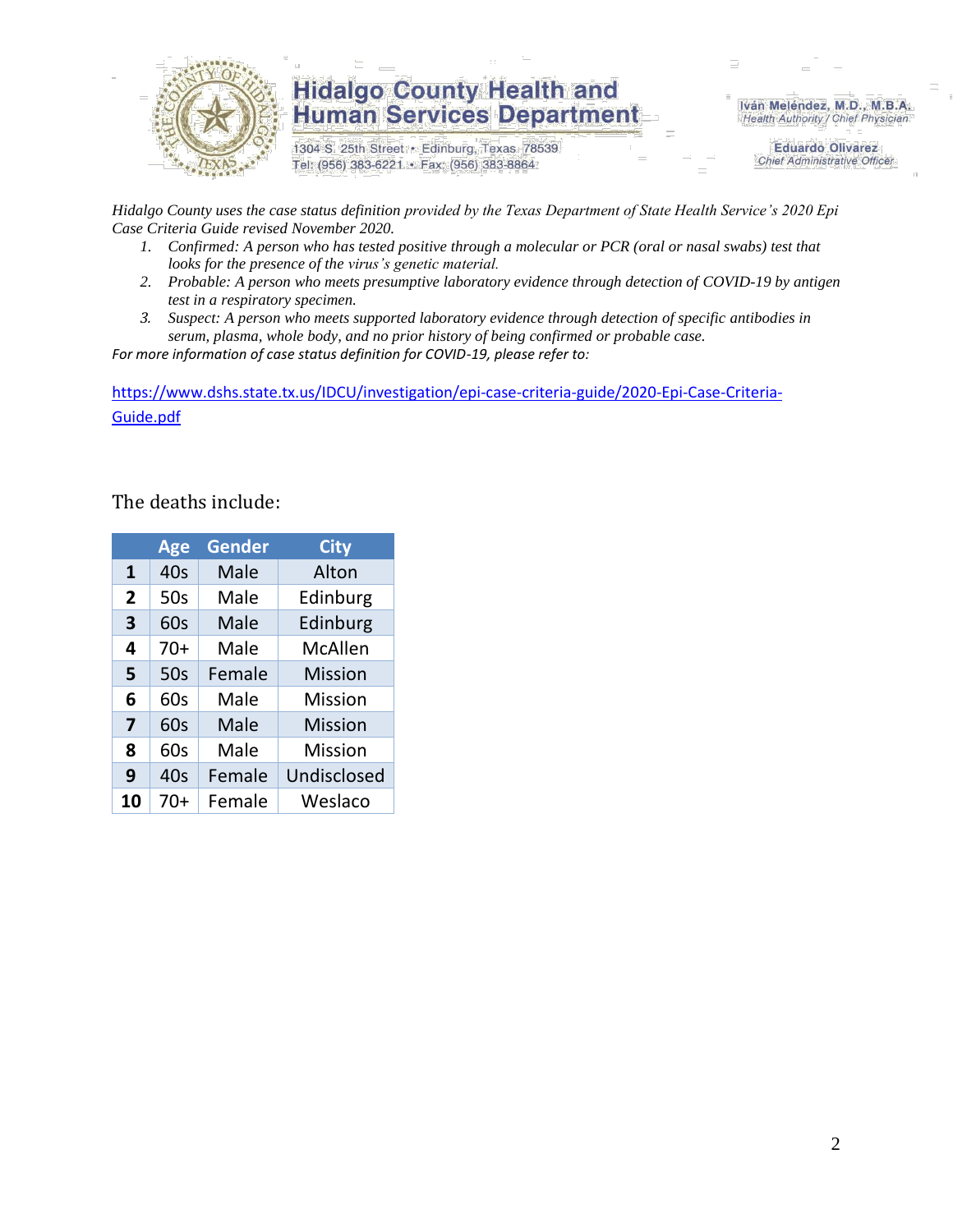

1304 S. 25th Street · Edinburg, Texas 78539 Tel: (956) 383-6221 · Fax: (956) 383-8864

Iván Meléndez, M.D., M.B.A.<br>Health Authority / Chief Physician

**Eduardo Olivarez** Chief Administrative Officer

#### Thursday, August 12, 2021 positive cases include:

|                         | <b>Age Range</b> | Gender      | <b>City</b> |     | <b>Age Range</b> | Gender                                                                                                     | <b>City</b>    |
|-------------------------|------------------|-------------|-------------|-----|------------------|------------------------------------------------------------------------------------------------------------|----------------|
| 1                       | $0 - 19$         | F           | Alamo       | 261 | 60s              | M                                                                                                          | McAllen        |
| 2                       | $0 - 19$         | M           | Alamo       | 262 | 60s              | F                                                                                                          | McAllen        |
| 3                       | $0 - 19$         | M           | Alamo       | 263 | 60s              | F                                                                                                          | McAllen        |
| 4                       | $0 - 19$         | F           | Alamo       | 264 | $70+$            | F                                                                                                          | McAllen        |
| 5                       | $0 - 19$         | F           | Alamo       | 265 | $70+$            | ${\sf M}$                                                                                                  | McAllen        |
| 6                       | $0 - 19$         | M           | Alamo       | 266 | $70+$            | F                                                                                                          | McAllen        |
| $\overline{\mathbf{z}}$ | $0 - 19$         | $\mathsf F$ | Alamo       | 267 | $0 - 19$         | ${\sf M}$                                                                                                  | Mercedes       |
| 8                       | 20s              | F           | Alamo       | 268 | $0 - 19$         | M                                                                                                          | Mercedes       |
| 9                       | 20s              | M           | Alamo       | 269 | $0 - 19$         | ${\sf M}$                                                                                                  | Mercedes       |
| 10                      | 30 <sub>s</sub>  | M           | Alamo       | 270 | $0 - 19$         | M                                                                                                          | Mercedes       |
| 11                      | 30 <sub>s</sub>  | ${\sf M}$   | Alamo       | 271 | $0 - 19$         | F                                                                                                          | Mercedes       |
| 12                      | 40s              | F           | Alamo       | 272 | $0 - 19$         | F                                                                                                          | Mercedes       |
| 13                      | 40s              | F           | Alamo       | 273 | $0 - 19$         | $\mathsf{M}% _{T}=\mathsf{M}_{T}\!\left( a,b\right) ,\ \mathsf{M}_{T}=\mathsf{M}_{T}\!\left( a,b\right) ,$ | Mercedes       |
| 14                      | 40s              | M           | Alamo       | 274 | $0 - 19$         | M                                                                                                          | Mercedes       |
| 15                      | 40s              | M           | Alamo       | 275 | $0 - 19$         | F                                                                                                          | Mercedes       |
| 16                      | 50s              | M           | Alamo       | 276 | $0 - 19$         | F                                                                                                          | Mercedes       |
| 17                      | 50s              | ${\sf M}$   | Alamo       | 277 | 20s              | F                                                                                                          | Mercedes       |
| 18                      | 50s              | M           | Alamo       | 278 | 20s              | F                                                                                                          | Mercedes       |
| 19                      | 60s              | F           | Alamo       | 279 | 20s              | ${\sf M}$                                                                                                  | Mercedes       |
| 20                      | $70+$            | F           | Alamo       | 280 | 30 <sub>s</sub>  | F                                                                                                          | Mercedes       |
| 21                      | $0 - 19$         | $\mathsf F$ | Alton       | 281 | 30s              | $\mathsf F$                                                                                                | Mercedes       |
| 22                      | $0 - 19$         | F           | Alton       | 282 | 40s              | M                                                                                                          | Mercedes       |
| 23                      | $0 - 19$         | M           | Alton       | 283 | 40s              | M                                                                                                          | Mercedes       |
| 24                      | $0 - 19$         | F           | Alton       | 284 | 40s              | F                                                                                                          | Mercedes       |
| 25                      | $0 - 19$         | ${\sf M}$   | Alton       | 285 | 40s              | M                                                                                                          | Mercedes       |
| 26                      | $0 - 19$         | F           | Alton       | 286 | 60s              | M                                                                                                          | Mercedes       |
| 27                      | $0 - 19$         | F.          | Alton       | 287 | 60s              | F.                                                                                                         | Mercedes       |
| 28                      | $0 - 19$         | M           | Alton       | 288 | 70+              | F                                                                                                          | Mercedes       |
| 29                      | 20s              | $\mathsf F$ | Alton       | 289 | $0 - 19$         | F                                                                                                          | Mission        |
| 30                      | 20s              | F           | Alton       | 290 | $0 - 19$         | F                                                                                                          | Mission        |
| 31                      | 30 <sub>s</sub>  | M           | Alton       | 291 | $0 - 19$         | ${\sf M}$                                                                                                  | <b>Mission</b> |
| 32                      | 30 <sub>s</sub>  | F           | Alton       | 292 | $0 - 19$         | F                                                                                                          | Mission        |
| 33                      | 30s              | M           | Alton       | 293 | $0 - 19$         | M                                                                                                          | Mission        |
| 34                      | 30 <sub>s</sub>  | F           | Alton       | 294 | $0 - 19$         | F                                                                                                          | Mission        |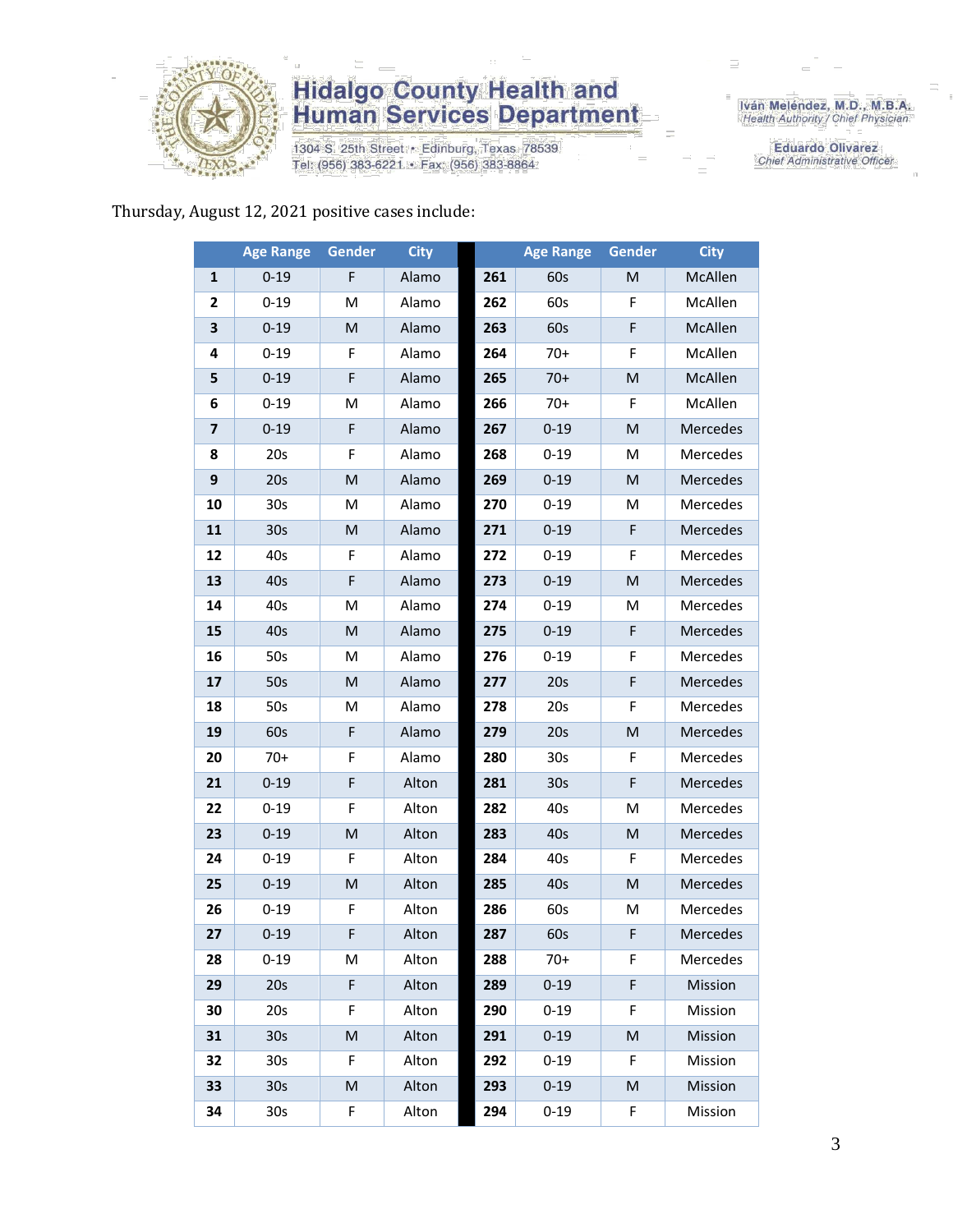

1304 S. 25th Street · Edinburg, Texas 78539 Tel: (956) 383-6221 · Fax: (956) 383-8864

Iván Meléndez, M.D., M.B.A.<br>Health Authority / Chief Physician

| 35 | 40s             | M           | Alton | 295 | $0 - 19$ | M           | Mission |
|----|-----------------|-------------|-------|-----|----------|-------------|---------|
| 36 | 40s             | M           | Alton | 296 | $0 - 19$ | M           | Mission |
| 37 | 50s             | F           | Alton | 297 | $0 - 19$ | $\mathsf F$ | Mission |
| 38 | $0 - 19$        | M           | Donna | 298 | $0 - 19$ | F           | Mission |
| 39 | $0 - 19$        | F           | Donna | 299 | $0 - 19$ | M           | Mission |
| 40 | $0 - 19$        | M           | Donna | 300 | $0 - 19$ | F           | Mission |
| 41 | $0 - 19$        | $\mathsf F$ | Donna | 301 | $0 - 19$ | M           | Mission |
| 42 | $0 - 19$        | M           | Donna | 302 | $0 - 19$ | M           | Mission |
| 43 | $0 - 19$        | M           | Donna | 303 | $0 - 19$ | F           | Mission |
| 44 | $0 - 19$        | F           | Donna | 304 | $0 - 19$ | M           | Mission |
| 45 | $0 - 19$        | F           | Donna | 305 | $0 - 19$ | F           | Mission |
| 46 | $0 - 19$        | F           | Donna | 306 | $0 - 19$ | M           | Mission |
| 47 | $0 - 19$        | F           | Donna | 307 | $0 - 19$ | F           | Mission |
| 48 | $0 - 19$        | M           | Donna | 308 | $0 - 19$ | M           | Mission |
| 49 | $0 - 19$        | M           | Donna | 309 | $0 - 19$ | M           | Mission |
| 50 | $0 - 19$        | F           | Donna | 310 | $0 - 19$ | M           | Mission |
| 51 | $0 - 19$        | M           | Donna | 311 | $0 - 19$ | F           | Mission |
| 52 | $0 - 19$        | M           | Donna | 312 | $0 - 19$ | M           | Mission |
| 53 | $0 - 19$        | M           | Donna | 313 | $0 - 19$ | F           | Mission |
| 54 | $0 - 19$        | F           | Donna | 314 | $0 - 19$ | F           | Mission |
| 55 | 20s             | M           | Donna | 315 | $0 - 19$ | M           | Mission |
| 56 | 20s             | M           | Donna | 316 | $0 - 19$ | F           | Mission |
| 57 | 20s             | F           | Donna | 317 | $0 - 19$ | F           | Mission |
| 58 | 20s             | F           | Donna | 318 | $0 - 19$ | F           | Mission |
| 59 | 20s             | F           | Donna | 319 | $0 - 19$ | F           | Mission |
| 60 | 20s             | F           | Donna | 320 | $0 - 19$ | M           | Mission |
| 61 | 20s             | M           | Donna | 321 | $0 - 19$ | M           | Mission |
| 62 | 30 <sub>s</sub> | F           | Donna | 322 | $0 - 19$ | M           | Mission |
| 63 | 30 <sub>s</sub> | F           | Donna | 323 | $0 - 19$ | F           | Mission |
| 64 | 30 <sub>s</sub> | M           | Donna | 324 | 20s      | M           | Mission |
| 65 | 40s             | M           | Donna | 325 | 20s      | F           | Mission |
| 66 | 40s             | F           | Donna | 326 | 20s      | M           | Mission |
| 67 | 40s             | M           | Donna | 327 | 20s      | M           | Mission |
| 68 | 40s             | F           | Donna | 328 | 20s      | F           | Mission |
| 69 | 40s             | $\mathsf F$ | Donna | 329 | 20s      | M           | Mission |
| 70 | 50s             | М           | Donna | 330 | 20s      | F           | Mission |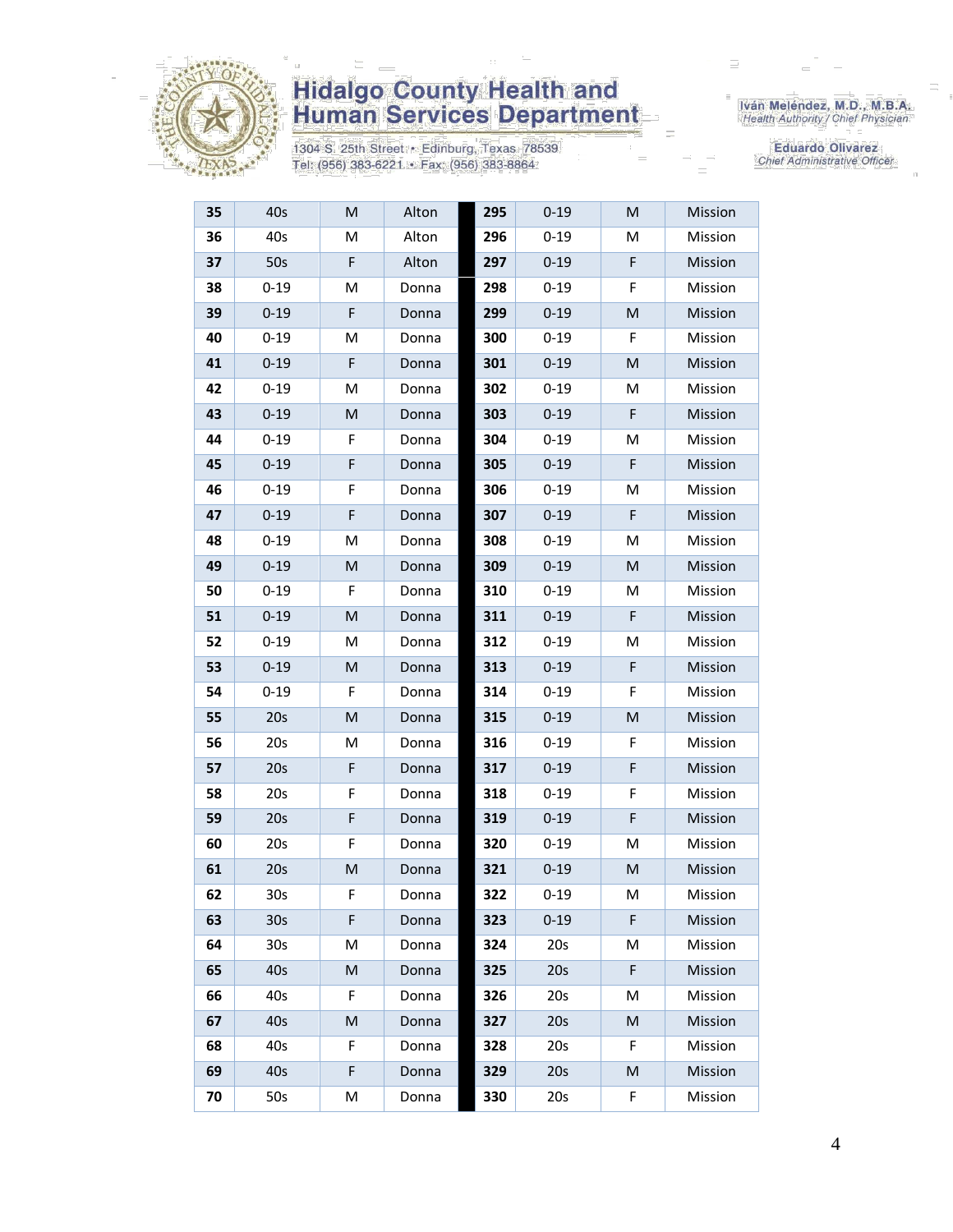

1304 S. 25th Street • Edinburg, Texas 78539<br>Tel: (956) 383-6221 • Fax: (956) 383-8864

Iván Meléndez, M.D., M.B.A.<br>Health Authority / Chief Physician

| 71  | 60s      | M | Donna    | 331 | 20s             | F | Mission |
|-----|----------|---|----------|-----|-----------------|---|---------|
| 72  | $0 - 19$ | M | Edinburg | 332 | 20s             | M | Mission |
| 73  | $0 - 19$ | M | Edinburg | 333 | 20s             | M | Mission |
| 74  | $0 - 19$ | F | Edinburg | 334 | 20s             | M | Mission |
| 75  | $0 - 19$ | M | Edinburg | 335 | 20s             | F | Mission |
| 76  | $0 - 19$ | M | Edinburg | 336 | 20s             | F | Mission |
| 77  | $0 - 19$ | M | Edinburg | 337 | 20s             | M | Mission |
| 78  | $0 - 19$ | М | Edinburg | 338 | 20s             | Μ | Mission |
| 79  | $0 - 19$ | F | Edinburg | 339 | 20s             | M | Mission |
| 80  | $0 - 19$ | M | Edinburg | 340 | 20s             | F | Mission |
| 81  | $0 - 19$ | F | Edinburg | 341 | 20s             | M | Mission |
| 82  | $0 - 19$ | M | Edinburg | 342 | 20s             | Μ | Mission |
| 83  | $0 - 19$ | F | Edinburg | 343 | 20s             | F | Mission |
| 84  | $0 - 19$ | M | Edinburg | 344 | 20s             | F | Mission |
| 85  | $0 - 19$ | F | Edinburg | 345 | 30 <sub>s</sub> | F | Mission |
| 86  | $0 - 19$ | F | Edinburg | 346 | 30 <sub>s</sub> | M | Mission |
| 87  | $0 - 19$ | F | Edinburg | 347 | 30s             | M | Mission |
| 88  | $0 - 19$ | F | Edinburg | 348 | 30s             | M | Mission |
| 89  | $0 - 19$ | F | Edinburg | 349 | 30s             | F | Mission |
| 90  | $0 - 19$ | M | Edinburg | 350 | 30 <sub>s</sub> | Μ | Mission |
| 91  | $0 - 19$ | M | Edinburg | 351 | 30 <sub>s</sub> | M | Mission |
| 92  | $0 - 19$ | М | Edinburg | 352 | 30 <sub>s</sub> | Μ | Mission |
| 93  | $0 - 19$ | M | Edinburg | 353 | 30 <sub>s</sub> | F | Mission |
| 94  | $0 - 19$ | M | Edinburg | 354 | 30s             | F | Mission |
| 95  | $0 - 19$ | M | Edinburg | 355 | 30 <sub>s</sub> | M | Mission |
| 96  | $0 - 19$ | М | Edinburg | 356 | 30 <sub>s</sub> | Μ | Mission |
| 97  | $0 - 19$ | F | Edinburg | 357 | 40s             | F | Mission |
| 98  | $0 - 19$ | M | Edinburg | 358 | 40s             | F | Mission |
| 99  | $0 - 19$ | M | Edinburg | 359 | 40s             | F | Mission |
| 100 | $0 - 19$ | F | Edinburg | 360 | 40s             | F | Mission |
| 101 | $0 - 19$ | F | Edinburg | 361 | 40s             | F | Mission |
| 102 | $0 - 19$ | F | Edinburg | 362 | 40s             | M | Mission |
| 103 | $0 - 19$ | F | Edinburg | 363 | 40s             | F | Mission |
| 104 | $0 - 19$ | M | Edinburg | 364 | 40s             | F | Mission |
| 105 | $0 - 19$ | F | Edinburg | 365 | 40s             | F | Mission |
| 106 | $0 - 19$ | F | Edinburg | 366 | 40s             | М | Mission |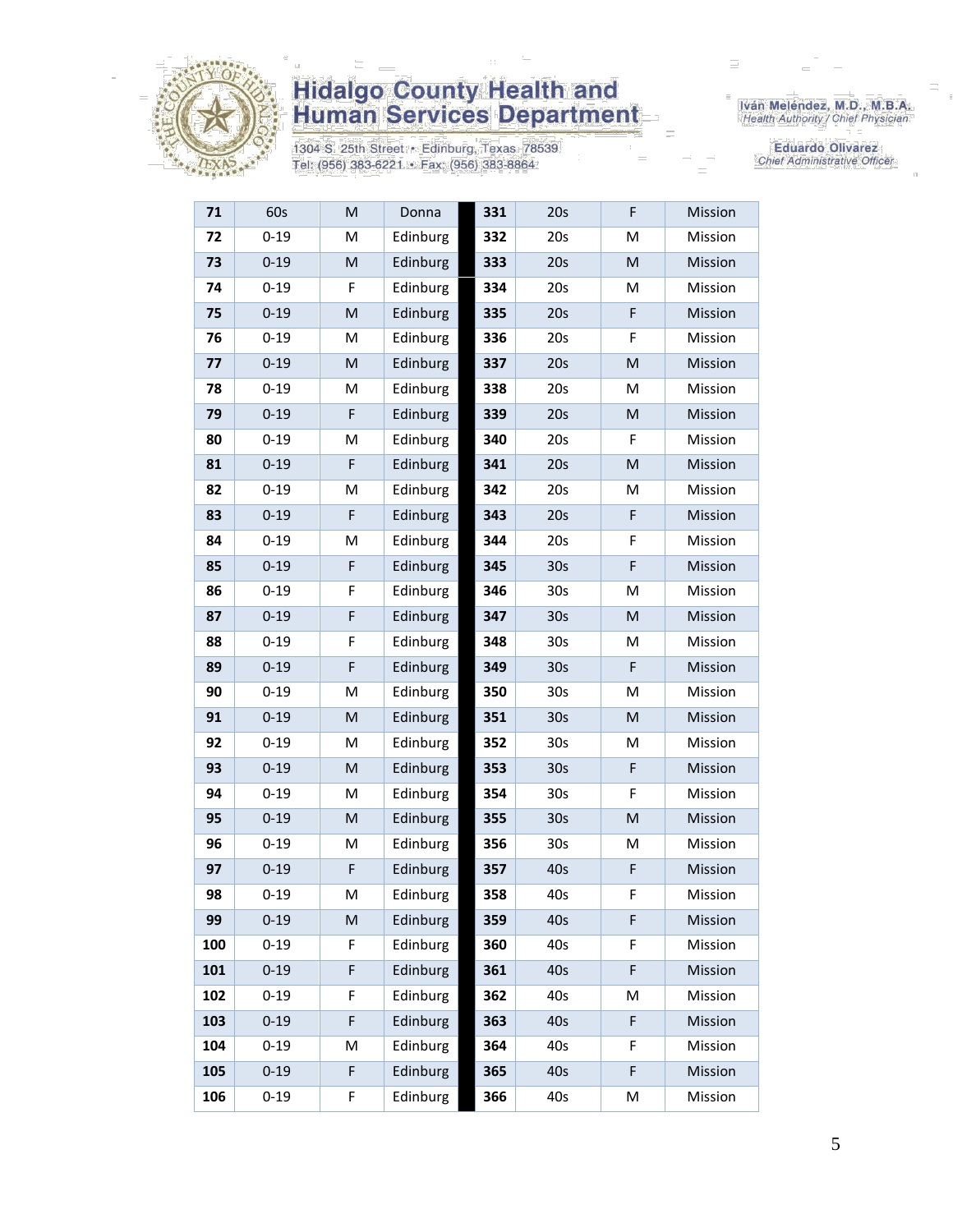

1304 S. 25th Street · Edinburg, Texas 78539 Tel: (956) 383-6221 · Fax: (956) 383-8864

Iván Meléndez, M.D., M.B.A.<br>Health Authority / Chief Physician

| 107 | $0 - 19$        | M           | Edinburg | 367 | 40s      | F | Mission |
|-----|-----------------|-------------|----------|-----|----------|---|---------|
| 108 | $0 - 19$        | M           | Edinburg | 368 | 40s      | F | Mission |
| 109 | $0 - 19$        | M           | Edinburg | 369 | 50s      | M | Mission |
| 110 | $0 - 19$        | F           | Edinburg | 370 | 50s      | F | Mission |
| 111 | $0 - 19$        | F           | Edinburg | 371 | 50s      | M | Mission |
| 112 | $0 - 19$        | M           | Edinburg | 372 | 50s      | F | Mission |
| 113 | $0 - 19$        | F           | Edinburg | 373 | 50s      | M | Mission |
| 114 | $0 - 19$        | M           | Edinburg | 374 | 50s      | F | Mission |
| 115 | $0 - 19$        | M           | Edinburg | 375 | 50s      | F | Mission |
| 116 | $0 - 19$        | M           | Edinburg | 376 | 50s      | F | Mission |
| 117 | $0 - 19$        | F           | Edinburg | 377 | 50s      | M | Mission |
| 118 | $0 - 19$        | M           | Edinburg | 378 | 50s      | M | Mission |
| 119 | $0 - 19$        | F           | Edinburg | 379 | 60s      | M | Mission |
| 120 | $0 - 19$        | M           | Edinburg | 380 | 60s      | F | Mission |
| 121 | $0 - 19$        | M           | Edinburg | 381 | 60s      | M | Mission |
| 122 | $0 - 19$        | F           | Edinburg | 382 | 60s      | Μ | Mission |
| 123 | $0 - 19$        | F           | Edinburg | 383 | $70+$    | F | Mission |
| 124 | $0 - 19$        | M           | Edinburg | 384 | $70+$    | F | Mission |
| 125 | 20s             | M           | Edinburg | 385 | $70+$    | F | Mission |
| 126 | 20s             | M           | Edinburg | 386 | $70+$    | M | Mission |
| 127 | 20s             | $\mathsf F$ | Edinburg | 387 | $70+$    | M | Mission |
| 128 | 20s             | M           | Edinburg | 388 | $0 - 19$ | F | Pharr   |
| 129 | 20s             | $\mathsf F$ | Edinburg | 389 | $0 - 19$ | F | Pharr   |
| 130 | 20s             | M           | Edinburg | 390 | $0 - 19$ | F | Pharr   |
| 131 | 20s             | $\mathsf F$ | Edinburg | 391 | $0 - 19$ | M | Pharr   |
| 132 | 20s             | M           | Edinburg | 392 | $0 - 19$ | M | Pharr   |
| 133 | 20s             | $\mathsf F$ | Edinburg | 393 | $0 - 19$ | M | Pharr   |
| 134 | 20s             | M           | Edinburg | 394 | $0 - 19$ | Μ | Pharr   |
| 135 | 20s             | M           | Edinburg | 395 | $0 - 19$ | M | Pharr   |
| 136 | 30 <sub>s</sub> | F           | Edinburg | 396 | $0 - 19$ | F | Pharr   |
| 137 | 30 <sub>s</sub> | ${\sf M}$   | Edinburg | 397 | $0 - 19$ | F | Pharr   |
| 138 | 30s             | F           | Edinburg | 398 | $0 - 19$ | F | Pharr   |
| 139 | 30 <sub>s</sub> | F           | Edinburg | 399 | $0 - 19$ | F | Pharr   |
| 140 | 30 <sub>s</sub> | F           | Edinburg | 400 | $0 - 19$ | F | Pharr   |
| 141 | 30 <sub>s</sub> | F           | Edinburg | 401 | 20s      | M | Pharr   |
| 142 | 30 <sub>s</sub> | F           | Edinburg | 402 | 20s      | F | Pharr   |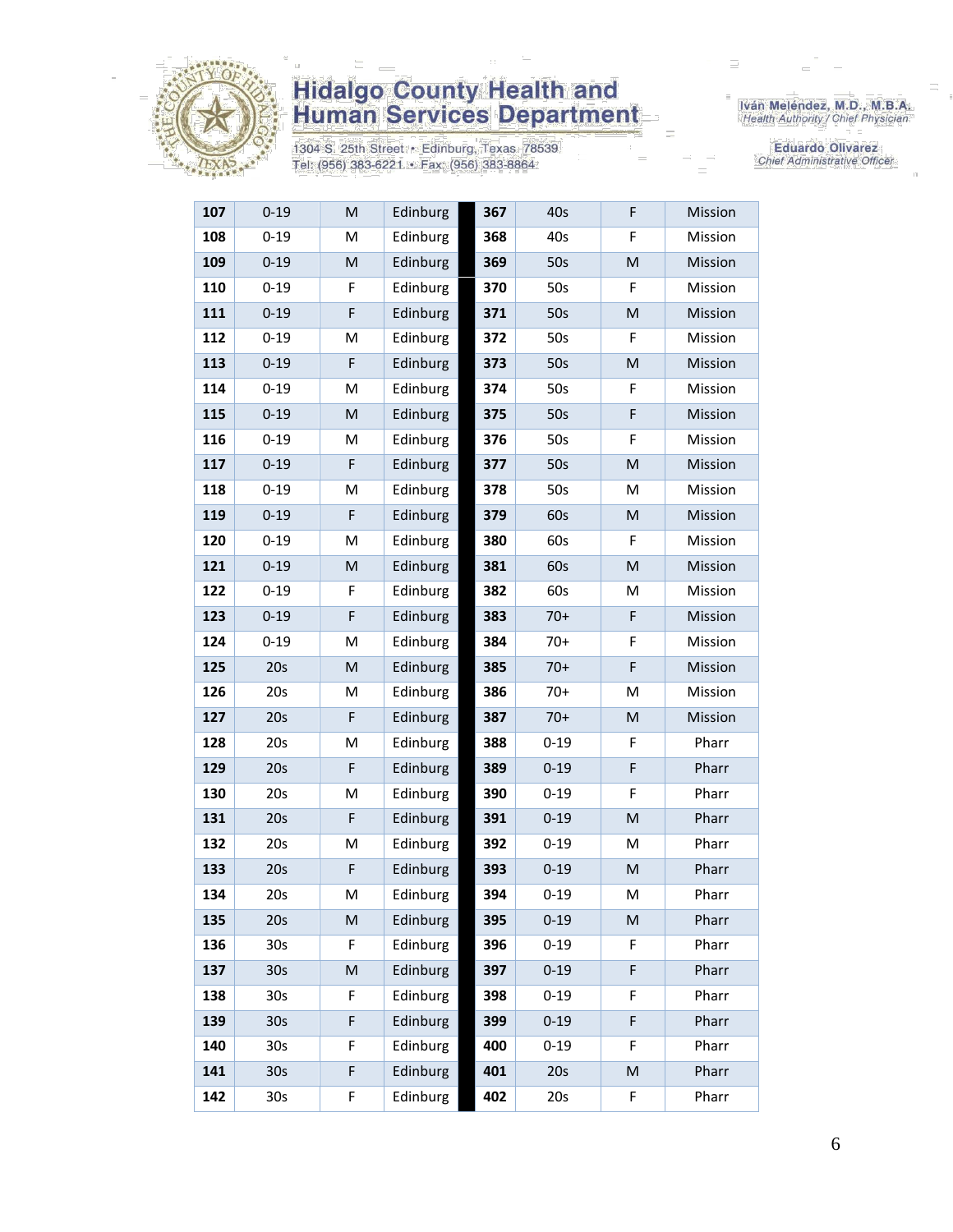

1304 S. 25th Street · Edinburg, Texas 78539 Tel: (956) 383-6221 · Fax: (956) 383-8864

Iván Meléndez, M.D., M.B.A.<br>Health Authority / Chief Physician

| 143 | 30s             | F  | Edinburg | 403 | 30 <sub>s</sub> | F  | Pharr       |
|-----|-----------------|----|----------|-----|-----------------|----|-------------|
| 144 | 30 <sub>s</sub> | F  | Edinburg | 404 | 30 <sub>s</sub> | F  | Pharr       |
| 145 | 30 <sub>s</sub> | M  | Edinburg | 405 | 30 <sub>s</sub> | F  | Pharr       |
| 146 | 30 <sub>s</sub> | F  | Edinburg | 406 | 30 <sub>s</sub> | F  | Pharr       |
| 147 | 30 <sub>s</sub> | F  | Edinburg | 407 | 40s             | M  | Pharr       |
| 148 | 30s             | M  | Edinburg | 408 | 40s             | F  | Pharr       |
| 149 | 30 <sub>s</sub> | M  | Edinburg | 409 | 40s             | M  | Pharr       |
| 150 | 30 <sub>s</sub> | F  | Edinburg | 410 | 50s             | M  | Pharr       |
| 151 | 30 <sub>s</sub> | M  | Edinburg | 411 | $70+$           | F  | Pharr       |
| 152 | 30 <sub>s</sub> | F  | Edinburg | 412 | $70+$           | F  | Pharr       |
| 153 | 30 <sub>s</sub> | M  | Edinburg | 413 | $70+$           | M  | Pharr       |
| 154 | 30 <sub>s</sub> | М  | Edinburg | 414 | $0 - 19$        | Μ  | San Juan    |
| 155 | 30 <sub>s</sub> | F  | Edinburg | 415 | $0 - 19$        | F  | San Juan    |
| 156 | 30s             | M  | Edinburg | 416 | $0 - 19$        | Μ  | San Juan    |
| 157 | 40s             | M  | Edinburg | 417 | $0 - 19$        | M  | San Juan    |
| 158 | 40s             | F. | Edinburg | 418 | $0 - 19$        | F. | San Juan    |
| 159 | 40s             | M  | Edinburg | 419 | $0 - 19$        | M  | San Juan    |
| 160 | 40s             | M  | Edinburg | 420 | $0 - 19$        | F  | San Juan    |
| 161 | 40s             | M  | Edinburg | 421 | 30 <sub>s</sub> | M  | San Juan    |
| 162 | 40s             | Μ  | Edinburg | 422 | 30 <sub>s</sub> | Μ  | San Juan    |
| 163 | 40s             | F  | Edinburg | 423 | 30 <sub>s</sub> | F  | San Juan    |
| 164 | 40s             | F  | Edinburg | 424 | 30 <sub>s</sub> | Μ  | San Juan    |
| 165 | 50s             | M  | Edinburg | 425 | 40s             | M  | San Juan    |
| 166 | 50s             | M  | Edinburg | 426 | 40s             | Μ  | San Juan    |
| 167 | 50s             | F  | Edinburg | 427 | 40s             | M  | San Juan    |
| 168 | 50s             | F  | Edinburg | 428 | 50s             | F  | San Juan    |
| 169 | 60s             | F  | Edinburg | 429 | 60s             | F  | San Juan    |
| 170 | 60s             | M  | Edinburg | 430 | $0 - 19$        | F  | Undisclosed |
| 171 | 60s             | M  | Edinburg | 431 | $0 - 19$        | M  | Undisclosed |
| 172 | 60s             | M  | Edinburg | 432 | $0 - 19$        | M  | Undisclosed |
| 173 | $70+$           | M  | Edinburg | 433 | $0 - 19$        | M  | Undisclosed |
| 174 | $70+$           | М  | Edinburg | 434 | $0 - 19$        | F  | Undisclosed |
| 175 | $70+$           | F  | Edinburg | 435 | $0 - 19$        | M  | Undisclosed |
| 176 | $0 - 19$        | F  | Hidalgo  | 436 | $0 - 19$        | Μ  | Undisclosed |
| 177 | 30 <sub>s</sub> | M  | Hidalgo  | 437 | $0 - 19$        | M  | Undisclosed |
| 178 | 30 <sub>s</sub> | F  | Hidalgo  | 438 | $0 - 19$        | М  | Undisclosed |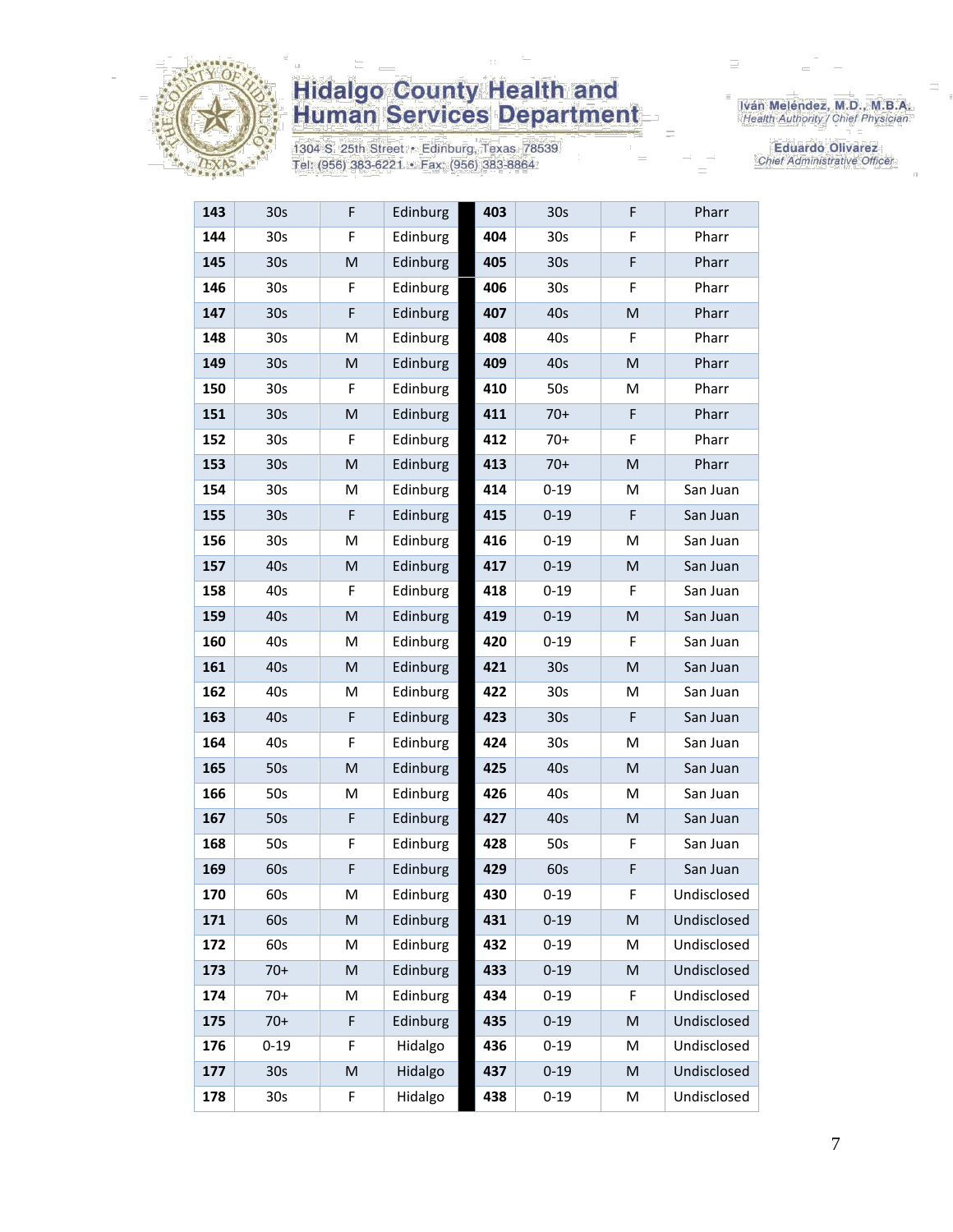

1304 S. 25th Street • Edinburg, Texas 78539<br>Tel: (956) 383-6221 • Fax: (956) 383-8864

Iván Meléndez, M.D., M.B.A.<br>Health Authority / Chief Physician

| 179 | 30 <sub>s</sub> | M           | Hidalgo | 439 | $0 - 19$        | M | Undisclosed |
|-----|-----------------|-------------|---------|-----|-----------------|---|-------------|
| 180 | 60s             | F           | Hidalgo | 440 | $0 - 19$        | M | Undisclosed |
| 181 | $0 - 19$        | M           | McAllen | 441 | $0 - 19$        | F | Undisclosed |
| 182 | $0 - 19$        | M           | McAllen | 442 | $0 - 19$        | F | Undisclosed |
| 183 | $0 - 19$        | $\mathsf F$ | McAllen | 443 | $0 - 19$        | F | Undisclosed |
| 184 | $0 - 19$        | M           | McAllen | 444 | 20s             | F | Undisclosed |
| 185 | $0 - 19$        | M           | McAllen | 445 | 20s             | M | Undisclosed |
| 186 | $0 - 19$        | M           | McAllen | 446 | 20s             | M | Undisclosed |
| 187 | $0 - 19$        | F           | McAllen | 447 | 20s             | F | Undisclosed |
| 188 | $0 - 19$        | M           | McAllen | 448 | 20s             | M | Undisclosed |
| 189 | $0 - 19$        | F           | McAllen | 449 | 30 <sub>s</sub> | F | Undisclosed |
| 190 | $0 - 19$        | F           | McAllen | 450 | 30 <sub>s</sub> | M | Undisclosed |
| 191 | $0 - 19$        | $\mathsf F$ | McAllen | 451 | 30 <sub>s</sub> | F | Undisclosed |
| 192 | $0 - 19$        | M           | McAllen | 452 | 40s             | M | Undisclosed |
| 193 | $0 - 19$        | M           | McAllen | 453 | 40s             | M | Undisclosed |
| 194 | $0 - 19$        | F           | McAllen | 454 | 40s             | F | Undisclosed |
| 195 | $0 - 19$        | M           | McAllen | 455 | 40s             | F | Undisclosed |
| 196 | $0 - 19$        | M           | McAllen | 456 | 40s             | F | Undisclosed |
| 197 | $0 - 19$        | F           | McAllen | 457 | 40s             | M | Undisclosed |
| 198 | $0 - 19$        | F           | McAllen | 458 | 40s             | M | Undisclosed |
| 199 | $0 - 19$        | F           | McAllen | 459 | 40s             | F | Undisclosed |
| 200 | $0 - 19$        | F           | McAllen | 460 | 40s             | M | Undisclosed |
| 201 | $0 - 19$        | $\mathsf F$ | McAllen | 461 | 50s             | M | Undisclosed |
| 202 | $0 - 19$        | F           | McAllen | 462 | 60s             | F | Undisclosed |
| 203 | $0 - 19$        | M           | McAllen | 463 | $70+$           | F | Undisclosed |
| 204 | $0 - 19$        | М           | McAllen | 464 | $70+$           | F | Undisclosed |
| 205 | $0 - 19$        | M           | McAllen | 465 | $70+$           | F | Undisclosed |
| 206 | $0 - 19$        | F           | McAllen | 466 | $0 - 19$        | F | Weslaco     |
| 207 | $0 - 19$        | F           | McAllen | 467 | $0 - 19$        | F | Weslaco     |
| 208 | $0 - 19$        | F           | McAllen | 468 | $0 - 19$        | M | Weslaco     |
| 209 | $0 - 19$        | M           | McAllen | 469 | $0 - 19$        | M | Weslaco     |
| 210 | $0 - 19$        | M           | McAllen | 470 | $0 - 19$        | F | Weslaco     |
| 211 | $0 - 19$        | M           | McAllen | 471 | $0 - 19$        | M | Weslaco     |
| 212 | $0 - 19$        | M           | McAllen | 472 | $0 - 19$        | M | Weslaco     |
| 213 | $0 - 19$        | M           | McAllen | 473 | $0 - 19$        | F | Weslaco     |
| 214 | $0 - 19$        | F           | McAllen | 474 | $0 - 19$        | М | Weslaco     |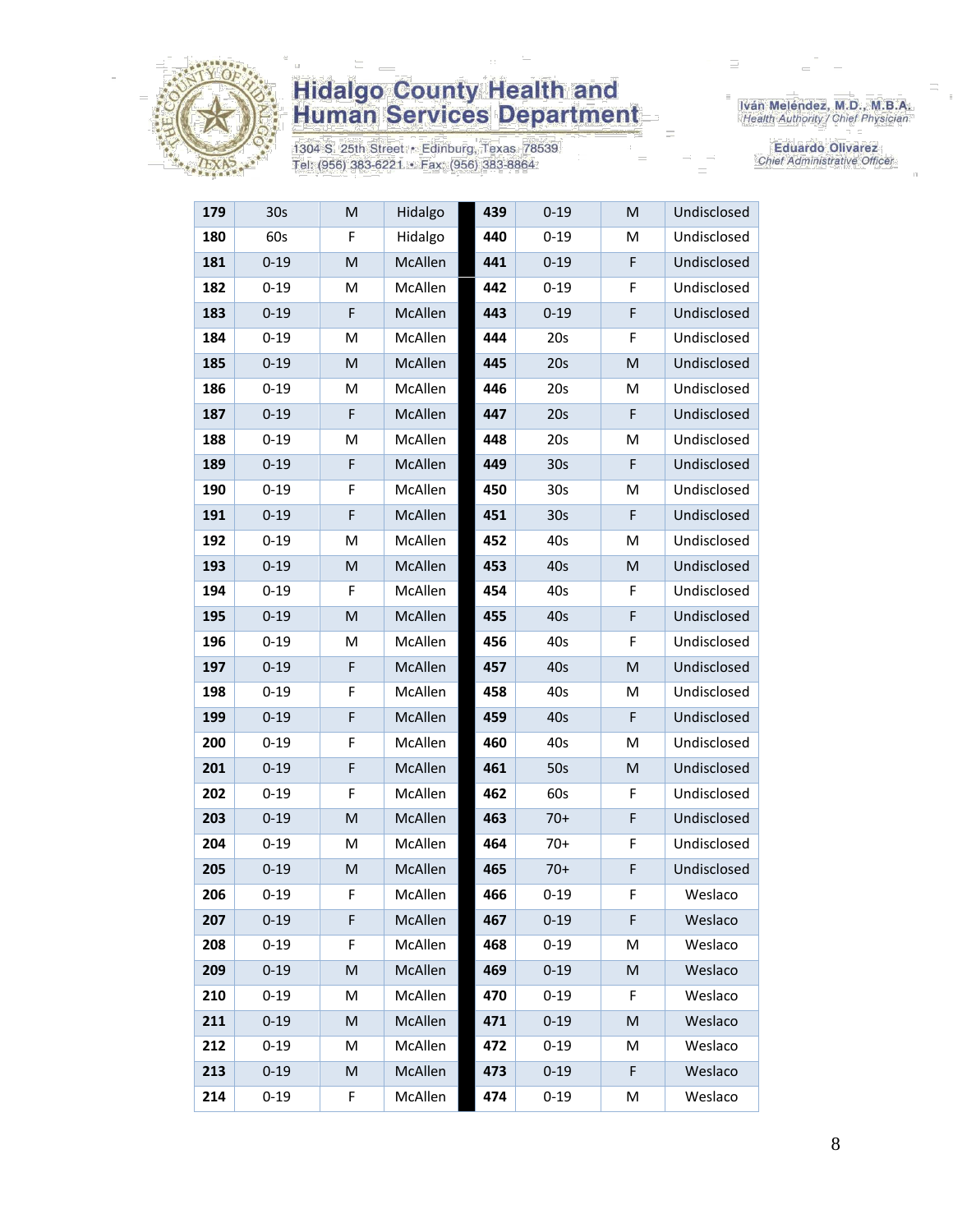

1304 S. 25th Street · Edinburg, Texas 78539 Tel: (956) 383-6221 · Fax: (956) 383-8864

Iván Meléndez, M.D., M.B.A.<br>Health Authority / Chief Physician

| 215 | $0 - 19$        | F           | McAllen | 475 | $0 - 19$        | M | Weslaco |
|-----|-----------------|-------------|---------|-----|-----------------|---|---------|
| 216 | 20s             | м           | McAllen | 476 | $0 - 19$        | M | Weslaco |
| 217 | 20s             | $\mathsf F$ | McAllen | 477 | $0 - 19$        | F | Weslaco |
| 218 | 20s             | M           | McAllen | 478 | $0 - 19$        | F | Weslaco |
| 219 | 20s             | M           | McAllen | 479 | $0 - 19$        | F | Weslaco |
| 220 | 20s             | M           | McAllen | 480 | $0 - 19$        | F | Weslaco |
| 221 | 20s             | F           | McAllen | 481 | $0 - 19$        | F | Weslaco |
| 222 | 20s             | M           | McAllen | 482 | $0 - 19$        | M | Weslaco |
| 223 | 20s             | M           | McAllen | 483 | 20s             | F | Weslaco |
| 224 | 20s             | M           | McAllen | 484 | 20s             | F | Weslaco |
| 225 | 20s             | F           | McAllen | 485 | 20s             | F | Weslaco |
| 226 | 20s             | F           | McAllen | 486 | 20s             | F | Weslaco |
| 227 | 30 <sub>s</sub> | F           | McAllen | 487 | 20s             | M | Weslaco |
| 228 | 30s             | F           | McAllen | 488 | 20s             | Μ | Weslaco |
| 229 | 30 <sub>s</sub> | F           | McAllen | 489 | 20s             | F | Weslaco |
| 230 | 30 <sub>s</sub> | M           | McAllen | 490 | 20s             | M | Weslaco |
| 231 | 30 <sub>s</sub> | F           | McAllen | 491 | 20s             | F | Weslaco |
| 232 | 30 <sub>s</sub> | M           | McAllen | 492 | 20s             | M | Weslaco |
| 233 | 30 <sub>s</sub> | F           | McAllen | 493 | 20s             | M | Weslaco |
| 234 | 30s             | M           | McAllen | 494 | 20s             | F | Weslaco |
| 235 | 30 <sub>s</sub> | M           | McAllen | 495 | 20s             | M | Weslaco |
| 236 | 30 <sub>s</sub> | M           | McAllen | 496 | 20s             | Μ | Weslaco |
| 237 | 30 <sub>s</sub> | M           | McAllen | 497 | 20s             | M | Weslaco |
| 238 | 40s             | М           | McAllen | 498 | 20s             | F | Weslaco |
| 239 | 40s             | F           | McAllen | 499 | 20s             | F | Weslaco |
| 240 | 40s             | M           | McAllen | 500 | 30s             | F | Weslaco |
| 241 | 40s             | M           | McAllen | 501 | 30 <sub>s</sub> | M | Weslaco |
| 242 | 40s             | M           | McAllen | 502 | 30 <sub>s</sub> | F | Weslaco |
| 243 | 40s             | M           | McAllen | 503 | 30 <sub>s</sub> | F | Weslaco |
| 244 | 40s             | F           | McAllen | 504 | 30s             | М | Weslaco |
| 245 | 40s             | M           | McAllen | 505 | 30 <sub>s</sub> | M | Weslaco |
| 246 | 40s             | M           | McAllen | 506 | 30s             | М | Weslaco |
| 247 | 40s             | F           | McAllen | 507 | 40s             | M | Weslaco |
| 248 | 40s             | M           | McAllen | 508 | 40s             | M | Weslaco |
| 249 | 40s             | M           | McAllen | 509 | 40s             | F | Weslaco |
| 250 | 40s             | F           | McAllen | 510 | 40s             | F | Weslaco |